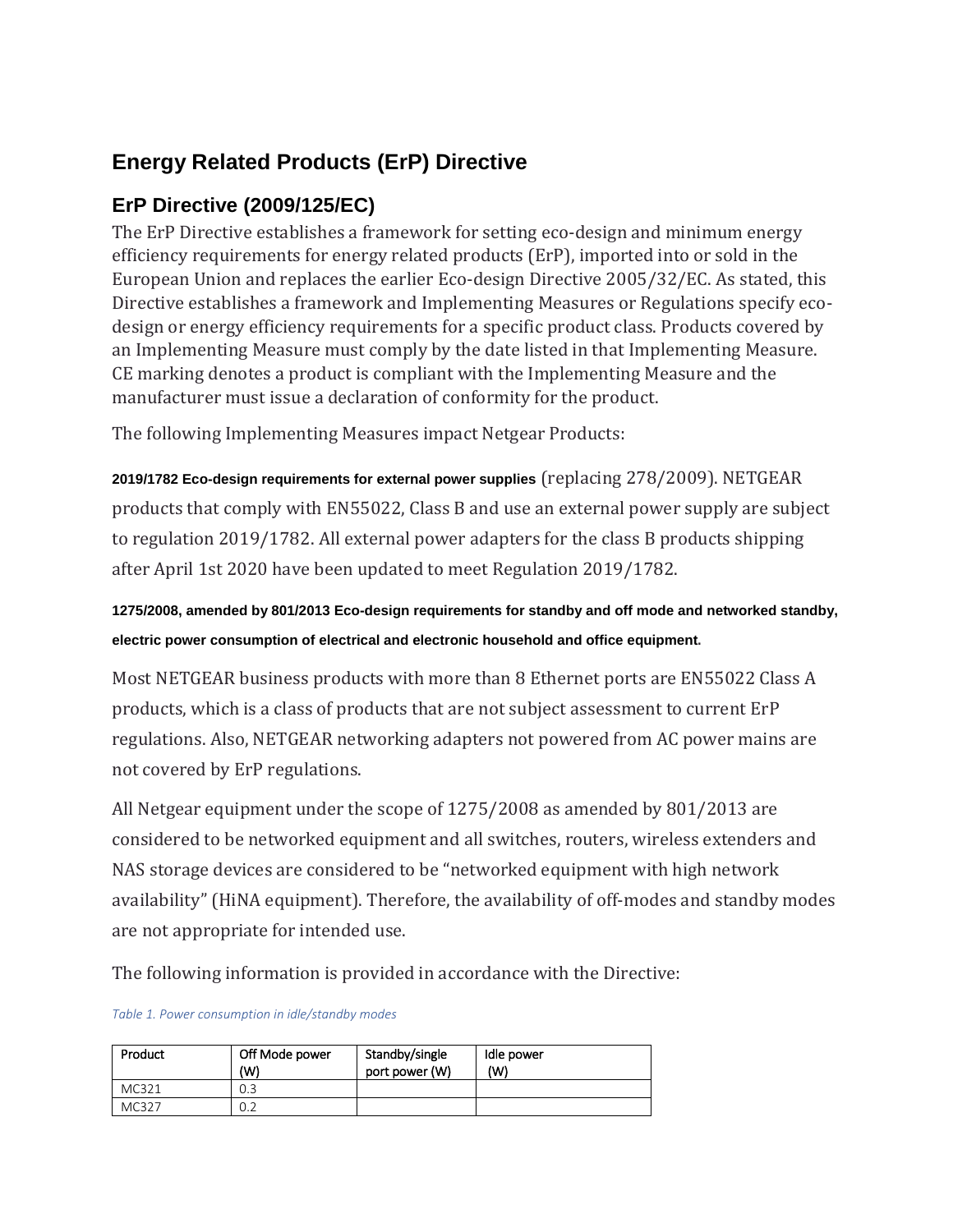| (W)<br>7.5<br>RBR50, RBS50<br>RAX50<br>0.1<br>4.1<br>4.1<br>MR60, MS60<br>4.6<br>3.7<br>5.2<br>EAX20<br>0.1<br>R9000<br>0.4<br>BR500, BR200<br>3.1<br>3.1<br>0.1<br>GS310TP<br>4.6<br>GS208<br>1.3<br>GS305<br>0.7<br>GS305E<br>1.6<br>GS305P<br>1.7<br>GS305PP<br>2.2<br>GS308<br>0.8<br>GS308E<br>2.5<br>GS308T<br>4.6<br>0.5<br>FS105<br>GS605<br>1.2<br>GS608<br>1.3<br>GS105<br>0.9<br>GS105E<br>0.7<br><b>RAX200</b><br>7.8<br>16.6<br>RAX40<br>7.9<br>RAX80<br>16.8<br>RBR20, RBS20<br>4.9<br>6.7<br>RBR40, RBS40<br>5.5<br>RBW30<br>RBR50, RBS50<br>7.7<br>RBS40V,<br>7.5<br>RBS40Vv2<br>RBS50Y<br>6.8<br>RN526/626X<br>0.3<br>RN528/RN628X<br>0.3<br>XR300, R6400v2,<br>$8.1\,$<br>R6700v3<br>XS505M<br>8.5<br>3.3<br>WN3000RP2<br>3.3<br>ΝA<br><b>R8000P</b><br>12.9<br>R9000<br>15.3<br>SRC60<br>6.7<br>SRR60, SRS60<br>7.4<br><b>WAC104</b><br>4.73<br>5.3<br><b>WAC124</b><br>5.5<br><b>WAC505</b><br>5.2<br><b>WAC510</b><br>WAC540<br>6.7<br><b>WAC720</b><br>7.2<br>7.9<br>WAC730<br><b>WAC740</b><br>11.5<br>GS108T<br>3.4<br>GS110TUP<br>7.4<br>GS110TPP<br>7.4<br>GS110TP<br>4.2<br>GS110MX<br>6.4<br>GS110EMX<br>7.8 | Product | Off Mode power | Standby/single | Idle power |
|------------------------------------------------------------------------------------------------------------------------------------------------------------------------------------------------------------------------------------------------------------------------------------------------------------------------------------------------------------------------------------------------------------------------------------------------------------------------------------------------------------------------------------------------------------------------------------------------------------------------------------------------------------------------------------------------------------------------------------------------------------------------------------------------------------------------------------------------------------------------------------------------------------------------------------------------------------------------------------------------------------------------------------------------------------------------------------------------------------------------------------------|---------|----------------|----------------|------------|
|                                                                                                                                                                                                                                                                                                                                                                                                                                                                                                                                                                                                                                                                                                                                                                                                                                                                                                                                                                                                                                                                                                                                          |         | (W)            | port power (W) |            |
|                                                                                                                                                                                                                                                                                                                                                                                                                                                                                                                                                                                                                                                                                                                                                                                                                                                                                                                                                                                                                                                                                                                                          |         |                |                |            |
|                                                                                                                                                                                                                                                                                                                                                                                                                                                                                                                                                                                                                                                                                                                                                                                                                                                                                                                                                                                                                                                                                                                                          |         |                |                |            |
|                                                                                                                                                                                                                                                                                                                                                                                                                                                                                                                                                                                                                                                                                                                                                                                                                                                                                                                                                                                                                                                                                                                                          |         |                |                |            |
|                                                                                                                                                                                                                                                                                                                                                                                                                                                                                                                                                                                                                                                                                                                                                                                                                                                                                                                                                                                                                                                                                                                                          |         |                |                |            |
|                                                                                                                                                                                                                                                                                                                                                                                                                                                                                                                                                                                                                                                                                                                                                                                                                                                                                                                                                                                                                                                                                                                                          |         |                |                |            |
|                                                                                                                                                                                                                                                                                                                                                                                                                                                                                                                                                                                                                                                                                                                                                                                                                                                                                                                                                                                                                                                                                                                                          |         |                |                |            |
|                                                                                                                                                                                                                                                                                                                                                                                                                                                                                                                                                                                                                                                                                                                                                                                                                                                                                                                                                                                                                                                                                                                                          |         |                |                |            |
|                                                                                                                                                                                                                                                                                                                                                                                                                                                                                                                                                                                                                                                                                                                                                                                                                                                                                                                                                                                                                                                                                                                                          |         |                |                |            |
|                                                                                                                                                                                                                                                                                                                                                                                                                                                                                                                                                                                                                                                                                                                                                                                                                                                                                                                                                                                                                                                                                                                                          |         |                |                |            |
|                                                                                                                                                                                                                                                                                                                                                                                                                                                                                                                                                                                                                                                                                                                                                                                                                                                                                                                                                                                                                                                                                                                                          |         |                |                |            |
|                                                                                                                                                                                                                                                                                                                                                                                                                                                                                                                                                                                                                                                                                                                                                                                                                                                                                                                                                                                                                                                                                                                                          |         |                |                |            |
|                                                                                                                                                                                                                                                                                                                                                                                                                                                                                                                                                                                                                                                                                                                                                                                                                                                                                                                                                                                                                                                                                                                                          |         |                |                |            |
|                                                                                                                                                                                                                                                                                                                                                                                                                                                                                                                                                                                                                                                                                                                                                                                                                                                                                                                                                                                                                                                                                                                                          |         |                |                |            |
|                                                                                                                                                                                                                                                                                                                                                                                                                                                                                                                                                                                                                                                                                                                                                                                                                                                                                                                                                                                                                                                                                                                                          |         |                |                |            |
|                                                                                                                                                                                                                                                                                                                                                                                                                                                                                                                                                                                                                                                                                                                                                                                                                                                                                                                                                                                                                                                                                                                                          |         |                |                |            |
|                                                                                                                                                                                                                                                                                                                                                                                                                                                                                                                                                                                                                                                                                                                                                                                                                                                                                                                                                                                                                                                                                                                                          |         |                |                |            |
|                                                                                                                                                                                                                                                                                                                                                                                                                                                                                                                                                                                                                                                                                                                                                                                                                                                                                                                                                                                                                                                                                                                                          |         |                |                |            |
|                                                                                                                                                                                                                                                                                                                                                                                                                                                                                                                                                                                                                                                                                                                                                                                                                                                                                                                                                                                                                                                                                                                                          |         |                |                |            |
|                                                                                                                                                                                                                                                                                                                                                                                                                                                                                                                                                                                                                                                                                                                                                                                                                                                                                                                                                                                                                                                                                                                                          |         |                |                |            |
|                                                                                                                                                                                                                                                                                                                                                                                                                                                                                                                                                                                                                                                                                                                                                                                                                                                                                                                                                                                                                                                                                                                                          |         |                |                |            |
|                                                                                                                                                                                                                                                                                                                                                                                                                                                                                                                                                                                                                                                                                                                                                                                                                                                                                                                                                                                                                                                                                                                                          |         |                |                |            |
|                                                                                                                                                                                                                                                                                                                                                                                                                                                                                                                                                                                                                                                                                                                                                                                                                                                                                                                                                                                                                                                                                                                                          |         |                |                |            |
|                                                                                                                                                                                                                                                                                                                                                                                                                                                                                                                                                                                                                                                                                                                                                                                                                                                                                                                                                                                                                                                                                                                                          |         |                |                |            |
|                                                                                                                                                                                                                                                                                                                                                                                                                                                                                                                                                                                                                                                                                                                                                                                                                                                                                                                                                                                                                                                                                                                                          |         |                |                |            |
|                                                                                                                                                                                                                                                                                                                                                                                                                                                                                                                                                                                                                                                                                                                                                                                                                                                                                                                                                                                                                                                                                                                                          |         |                |                |            |
|                                                                                                                                                                                                                                                                                                                                                                                                                                                                                                                                                                                                                                                                                                                                                                                                                                                                                                                                                                                                                                                                                                                                          |         |                |                |            |
|                                                                                                                                                                                                                                                                                                                                                                                                                                                                                                                                                                                                                                                                                                                                                                                                                                                                                                                                                                                                                                                                                                                                          |         |                |                |            |
|                                                                                                                                                                                                                                                                                                                                                                                                                                                                                                                                                                                                                                                                                                                                                                                                                                                                                                                                                                                                                                                                                                                                          |         |                |                |            |
|                                                                                                                                                                                                                                                                                                                                                                                                                                                                                                                                                                                                                                                                                                                                                                                                                                                                                                                                                                                                                                                                                                                                          |         |                |                |            |
|                                                                                                                                                                                                                                                                                                                                                                                                                                                                                                                                                                                                                                                                                                                                                                                                                                                                                                                                                                                                                                                                                                                                          |         |                |                |            |
|                                                                                                                                                                                                                                                                                                                                                                                                                                                                                                                                                                                                                                                                                                                                                                                                                                                                                                                                                                                                                                                                                                                                          |         |                |                |            |
|                                                                                                                                                                                                                                                                                                                                                                                                                                                                                                                                                                                                                                                                                                                                                                                                                                                                                                                                                                                                                                                                                                                                          |         |                |                |            |
|                                                                                                                                                                                                                                                                                                                                                                                                                                                                                                                                                                                                                                                                                                                                                                                                                                                                                                                                                                                                                                                                                                                                          |         |                |                |            |
|                                                                                                                                                                                                                                                                                                                                                                                                                                                                                                                                                                                                                                                                                                                                                                                                                                                                                                                                                                                                                                                                                                                                          |         |                |                |            |
|                                                                                                                                                                                                                                                                                                                                                                                                                                                                                                                                                                                                                                                                                                                                                                                                                                                                                                                                                                                                                                                                                                                                          |         |                |                |            |
|                                                                                                                                                                                                                                                                                                                                                                                                                                                                                                                                                                                                                                                                                                                                                                                                                                                                                                                                                                                                                                                                                                                                          |         |                |                |            |
|                                                                                                                                                                                                                                                                                                                                                                                                                                                                                                                                                                                                                                                                                                                                                                                                                                                                                                                                                                                                                                                                                                                                          |         |                |                |            |
|                                                                                                                                                                                                                                                                                                                                                                                                                                                                                                                                                                                                                                                                                                                                                                                                                                                                                                                                                                                                                                                                                                                                          |         |                |                |            |
|                                                                                                                                                                                                                                                                                                                                                                                                                                                                                                                                                                                                                                                                                                                                                                                                                                                                                                                                                                                                                                                                                                                                          |         |                |                |            |
|                                                                                                                                                                                                                                                                                                                                                                                                                                                                                                                                                                                                                                                                                                                                                                                                                                                                                                                                                                                                                                                                                                                                          |         |                |                |            |
|                                                                                                                                                                                                                                                                                                                                                                                                                                                                                                                                                                                                                                                                                                                                                                                                                                                                                                                                                                                                                                                                                                                                          |         |                |                |            |
|                                                                                                                                                                                                                                                                                                                                                                                                                                                                                                                                                                                                                                                                                                                                                                                                                                                                                                                                                                                                                                                                                                                                          |         |                |                |            |
|                                                                                                                                                                                                                                                                                                                                                                                                                                                                                                                                                                                                                                                                                                                                                                                                                                                                                                                                                                                                                                                                                                                                          |         |                |                |            |
|                                                                                                                                                                                                                                                                                                                                                                                                                                                                                                                                                                                                                                                                                                                                                                                                                                                                                                                                                                                                                                                                                                                                          |         |                |                |            |
|                                                                                                                                                                                                                                                                                                                                                                                                                                                                                                                                                                                                                                                                                                                                                                                                                                                                                                                                                                                                                                                                                                                                          |         |                |                |            |
|                                                                                                                                                                                                                                                                                                                                                                                                                                                                                                                                                                                                                                                                                                                                                                                                                                                                                                                                                                                                                                                                                                                                          |         |                |                |            |
|                                                                                                                                                                                                                                                                                                                                                                                                                                                                                                                                                                                                                                                                                                                                                                                                                                                                                                                                                                                                                                                                                                                                          |         |                |                |            |
|                                                                                                                                                                                                                                                                                                                                                                                                                                                                                                                                                                                                                                                                                                                                                                                                                                                                                                                                                                                                                                                                                                                                          |         |                |                |            |
|                                                                                                                                                                                                                                                                                                                                                                                                                                                                                                                                                                                                                                                                                                                                                                                                                                                                                                                                                                                                                                                                                                                                          |         |                |                |            |
|                                                                                                                                                                                                                                                                                                                                                                                                                                                                                                                                                                                                                                                                                                                                                                                                                                                                                                                                                                                                                                                                                                                                          |         |                |                |            |
|                                                                                                                                                                                                                                                                                                                                                                                                                                                                                                                                                                                                                                                                                                                                                                                                                                                                                                                                                                                                                                                                                                                                          |         |                |                |            |
|                                                                                                                                                                                                                                                                                                                                                                                                                                                                                                                                                                                                                                                                                                                                                                                                                                                                                                                                                                                                                                                                                                                                          |         |                |                |            |
|                                                                                                                                                                                                                                                                                                                                                                                                                                                                                                                                                                                                                                                                                                                                                                                                                                                                                                                                                                                                                                                                                                                                          |         |                |                |            |
|                                                                                                                                                                                                                                                                                                                                                                                                                                                                                                                                                                                                                                                                                                                                                                                                                                                                                                                                                                                                                                                                                                                                          |         |                |                |            |
|                                                                                                                                                                                                                                                                                                                                                                                                                                                                                                                                                                                                                                                                                                                                                                                                                                                                                                                                                                                                                                                                                                                                          |         |                |                |            |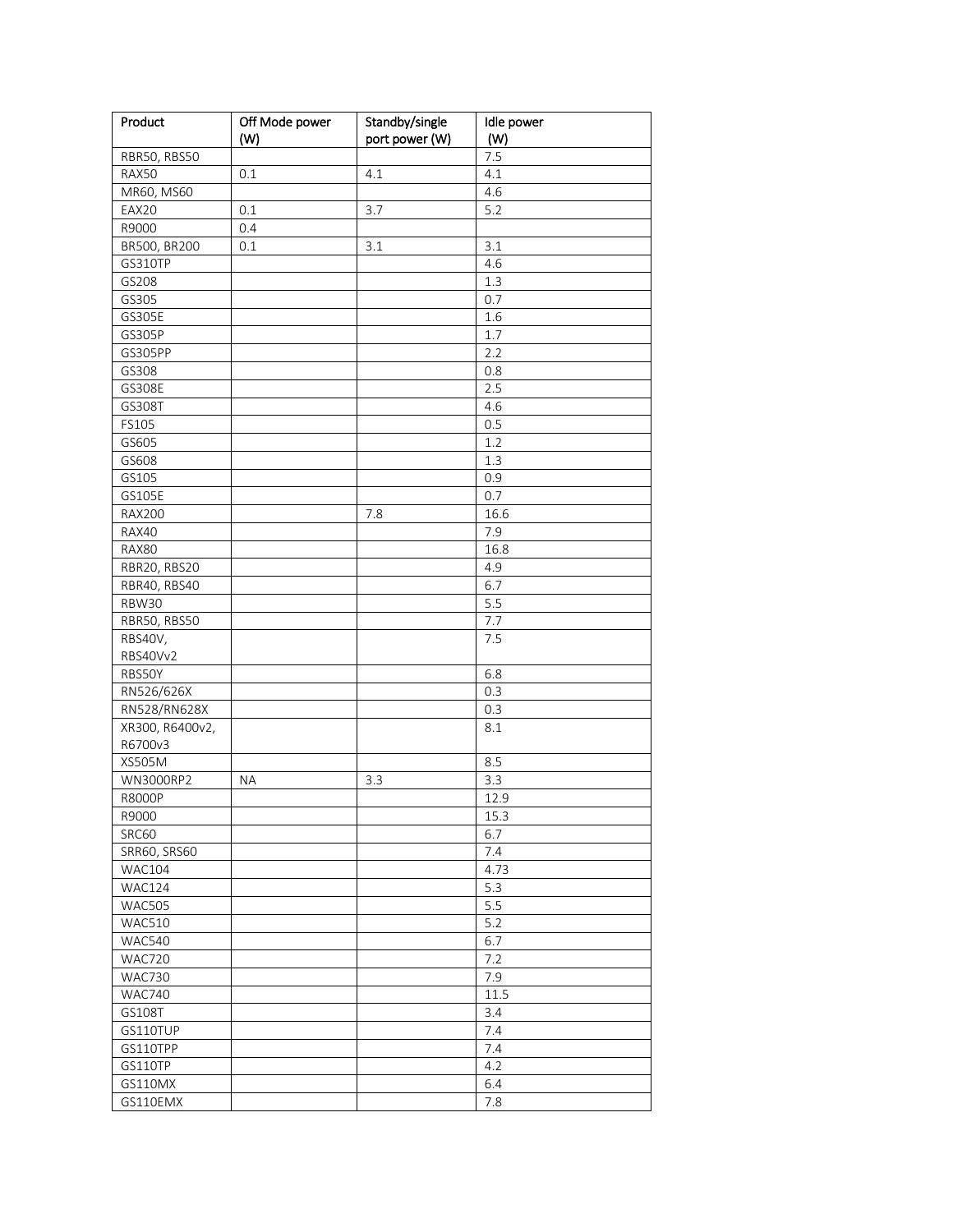| Product          | Off Mode power   | Standby/single        | Idle power |
|------------------|------------------|-----------------------|------------|
|                  | (W)              | port power (W)        | (W)        |
| GS205            |                  |                       | 1.6        |
| GS808E           |                  |                       | 0.9        |
| GS810EMX         |                  |                       | 6.4        |
| GS908E           |                  |                       | 2.3        |
| R7000            |                  |                       | 9.1        |
| R7000P           |                  |                       | 7.8        |
| EAX80            |                  |                       | 13.73      |
| EX3110           |                  |                       | 2.8        |
| EX6110           |                  |                       | 2.8        |
| EX3700           |                  |                       | 3.4        |
| EX3800           |                  |                       | 2.8        |
| EX6120           |                  |                       | 2.9        |
| EX6130           |                  |                       | 3.0        |
| EX6150           |                  |                       | 4.5        |
| EX6410, EX6420   |                  |                       | 4.5        |
| EX6410v2         | 0.4              | 4.1                   | 4.8        |
| EX7000           |                  |                       | 8.7        |
| EX7300, EX7320   |                  |                       | 4.7        |
| EX7500           |                  |                       | 5.4        |
| EX7700           |                  |                       | 5.0        |
| EX8000           |                  |                       | 6.5        |
| FS108            |                  |                       | 1.3        |
| FS205            |                  |                       | 1.6        |
| FS208            |                  |                       | 0.8        |
| D6400            |                  |                       | 9.3        |
| D7000            |                  |                       | 7.3        |
| <b>RAX120</b>    |                  |                       | 12.5       |
| XR500            |                  |                       | 9.3        |
| XR700            |                  |                       | 15.3       |
| R7800            |                  |                       | 9.3        |
| R6850            |                  |                       | 5.1        |
| RBR750, RBS750   | 0.1              | 7.4                   | 7.9        |
| RBR850, RBS850   | 0.1              |                       | 8.3        |
| RAX20            | 0.1              | 5.2                   | 5.2        |
| <b>WBC502</b>    |                  |                       | 7.1        |
| RBR10            |                  |                       | 5.7        |
| RBS10            |                  |                       | 4.3        |
| MR1100           |                  |                       | 8.2        |
| RAX40v2          | 0.1              | 4                     | 4.9        |
| RAX43            | 0.1              | 4.1                   | 4.1        |
| LBR20            | <b>NA</b>        | < 7.8                 | 7.8        |
| WAX610           | <b>NA</b>        | 3.9                   | 4.9        |
| RAX35v2          |                  |                       | 4.9        |
| RAX38v2          | 0.1<br>0.1       | 4.0<br>$\overline{4}$ | 4.9        |
| MC315            | 0.1              | 1.4                   | 1.4        |
|                  |                  | 7.5                   | 7.9        |
| RAX70<br>LBR1020 | 0.2<br><b>NA</b> | <6.8                  | 6.8        |
| RBR350, RBS350   | ΝA               | <6.5                  | 6.5        |
|                  |                  |                       |            |
| EAX15            | NА               | 3.0                   | 3.1        |
| EX6470           | 0.4              | $<$ 4.0               | 4.0        |
| RAX10            | <b>NA</b>        | 3.5                   | 8.0        |
| GS305Pv2         | <b>NA</b>        | 1.4                   | 2.8        |
| LAX20            | 0.1              | 3.7                   | 3.7        |